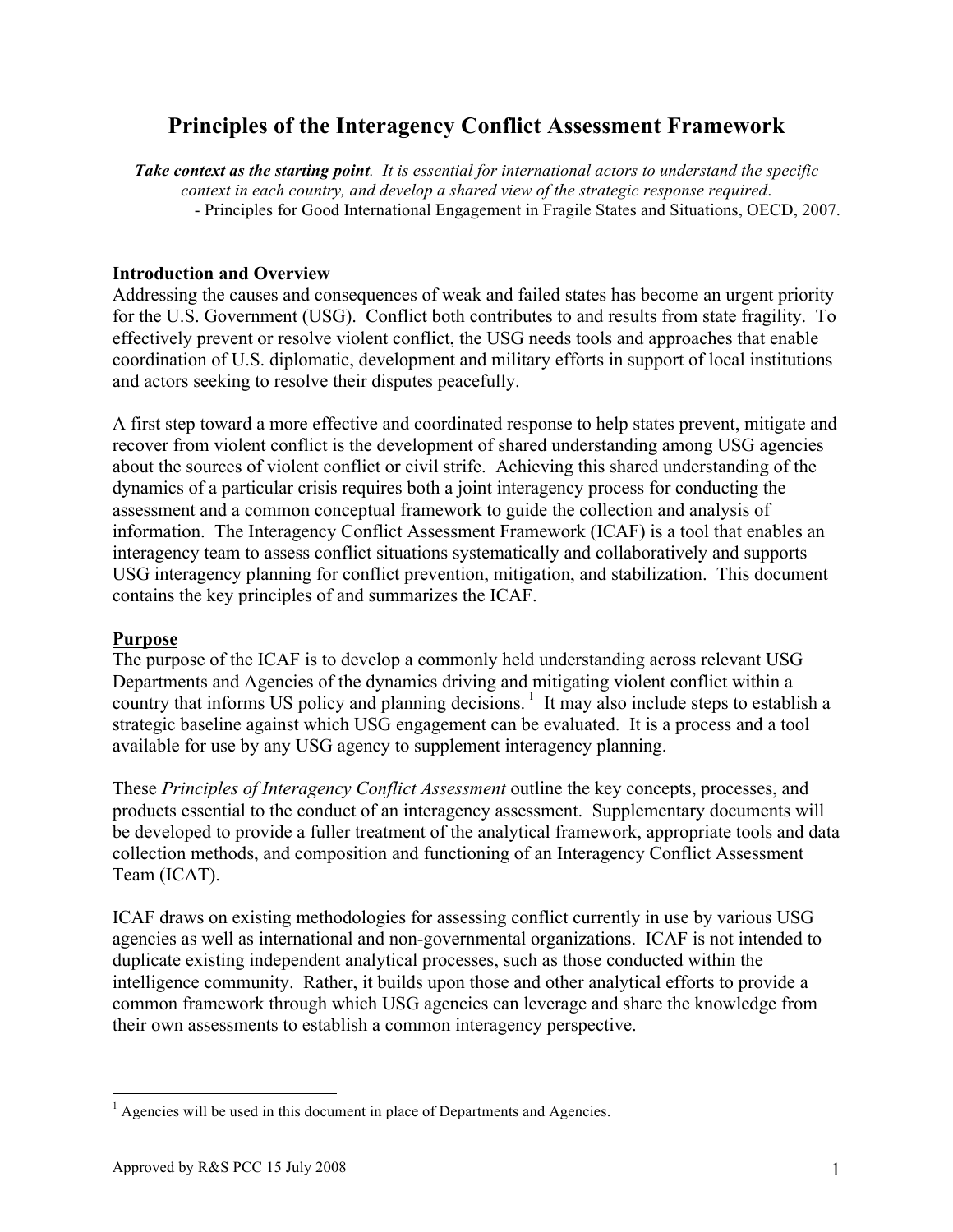The ICAF is distinct from early warning and other forecasting tools that identify countries at risk of instability or collapse and describe conditions that lead to outbreaks of instability or violent conflict. The ICAF builds upon this forecasting by assisting an interagency team to understand why such conditions may exist and how to best engage to transform them. To do so, ICAF draws on social science expertise to lay out a process by which an interagency team will identify societal and situational dynamics that are shown to increase or decrease the likelihood of violent conflict. In addition, ICAF provides a shared, strategic snapshot of the conflict against which future progress can be measured.

## **When to Use the ICAF**

An ICAF should be part of the first step in any interagency planning process to inform the establishment of USG goals, design or reshaping of activities, implementation or revision of programs, or re/allocation of resources. The interagency planning process within which an ICAF is performed determines who initiates and participates in an ICAF, time and place for conducting an ICAF, type of product needed and how the product will be used, and the level of classification required.

Whenever the ICAF is used, all of its analytical steps should be completed; however, the nature and scope of the information collected and assessed may be constrained by time, security classification or access to the field.

The ICAF is a flexible, scalable interagency tool suitable for use in:

- Steady-state engagement and conflict prevention planning
- USG Reconstruction and Stabilization Contingency Planning (Contingency Planning)
- USG Reconstruction and Stabilization Crisis Response Planning (CRP).

*Steady-State Engagement / Conflict Prevention Planning:* May include, but is not limited to: Embassy preparation for National Defense Authorization Act (NDAA) Section 1207 funding; request by an Embassy or Combatant Command for interagency assistance in understanding and planning for leveraging US interests in fragile or at-risk countries; development of Department of Defense (DoD) Theater Security Cooperation Plans; development of Country Assistance Strategies or Mission Strategic Plans; designing interagency prevention efforts for countries listed on State Failure Watchlists and Early Warning Systems. In a steady-state or conflict prevention effort, there normally will be sufficient time and a sufficiently permissive environment to allow a full-scale assessment such as a several day Washington, DC-based tabletop and several weeks of an in-country verification assessment.

*Contingency Planning:* Is defined in "Triggering Mechanisms for 'Whole-of-Government' Planning for Reconstruction, Stabilization and Conflict Transformation" and the "Principles of the USG Planning Framework for Reconstruction, Stabilization, and Conflict Transformation." As Contingency planning is based on a hypothetical future, the ICAF provides relevant background concerning existing dynamics that could trigger, exacerbate or mitigate violent conflict. The ICAF should be a robust element of Contingency planning by providing critical information for the Situation Analysis. A several-day-long Washington, DC-based tabletop and/or an in-country verification assessment might prove useful when conducting an ICAF as part of this planning process.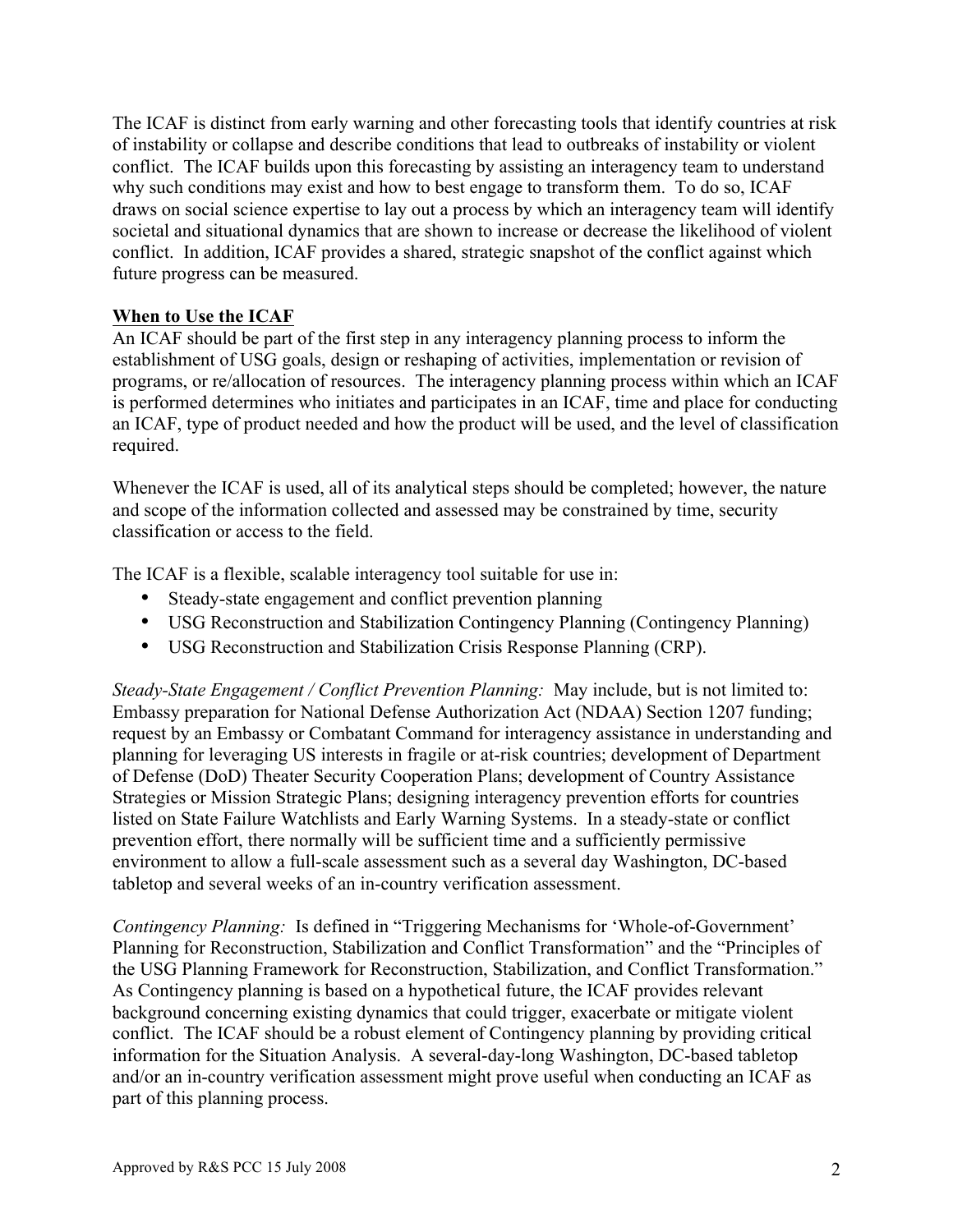*Crisis Response Planning:* Is defined in "Triggering Mechanisms for 'Whole-of-Government' Planning for Reconstruction, Stabilization and Conflict Transformation" and the "Principles of the USG Planning Framework for Reconstruction, Stabilization, and Conflict Transformation." The ICAF provides critical information for the initial step of whole-of-government planning, the Situation Analysis. The ICAF may be updated as more information and better access become available to inform Policy Formulation, Strategy Development and Interagency Implementation Planning steps of the Framework. When used for crisis response, the ICAF might be a Washington, DC-based tabletop assessment that could be accomplished in as little as one and one-half days or, with longer lead-times to the crisis, could take place over several weeks with conversations back and forth between Washington and any USG field presence.

## **Roles & Responsibilities**

The process within which an ICAF is used determines which agencies and individuals should serve on the team and in what capacities they should serve. For example, an established Country Team may use the ICAF to inform Country Assistance Strategy development; US Agency for International Development (USAID) and the Department of State's Office of the Coordinator for Reconstruction and Stabilization (S/CRS) or a Regional Bureau may co-lead an interagency team to assist in developing a NDAA Section 1207 request; or State Office of Political/Military Affairs or DoD may lead a team to bring an interagency perspective to its theater security cooperation planning. In whole-of-government crisis response under the Interagency Management System for Reconstruction and Stabilization (IMS), an ICAF normally will be part of the strategic planning process led by the Country Reconstruction and Stabilization Group (CRSG) Secretariat. The ICAF might also be used with a key bilateral partner as part of collaborative planning. The agency/individual responsible for managing the overall planning process is responsible for proposing the ICAF and requesting necessary agency participation.

As a principle, participants in an ICAF assessment should include the broadest possible representation of USG agencies with expertise and/or interest in a given situation. An ideal interagency field team would represent diverse skill sets and bring together the collective knowledge of USG agencies. Participants would at a minimum include relevant: regional bureaus, sectoral experts, intelligence analysts, and social science or conflict specialists. When used as part of the planning processes outlined in the "Principles of the USG Planning Framework," the team will include members of the strategic planning team. This team could be expanded as needed to include local stakeholders and international partner representatives.

Members of the interagency team are responsible for providing all relevant information retained by his/her agency, including past assessments and related analyses, to the team for inclusion in the analysis. These representatives should also be able to reach back to their agencies to seek further information to fill critical information gaps identified through the ICAF process.

#### **The Elements of the ICAF**

ICAF can be used by the full range of USG agencies at any planning level. Conducting an ICAF might be an iterative process with initial results built upon as the USG engagement expands. For example, an ICAF done in Washington at the start of a crisis might be enhanced later by a more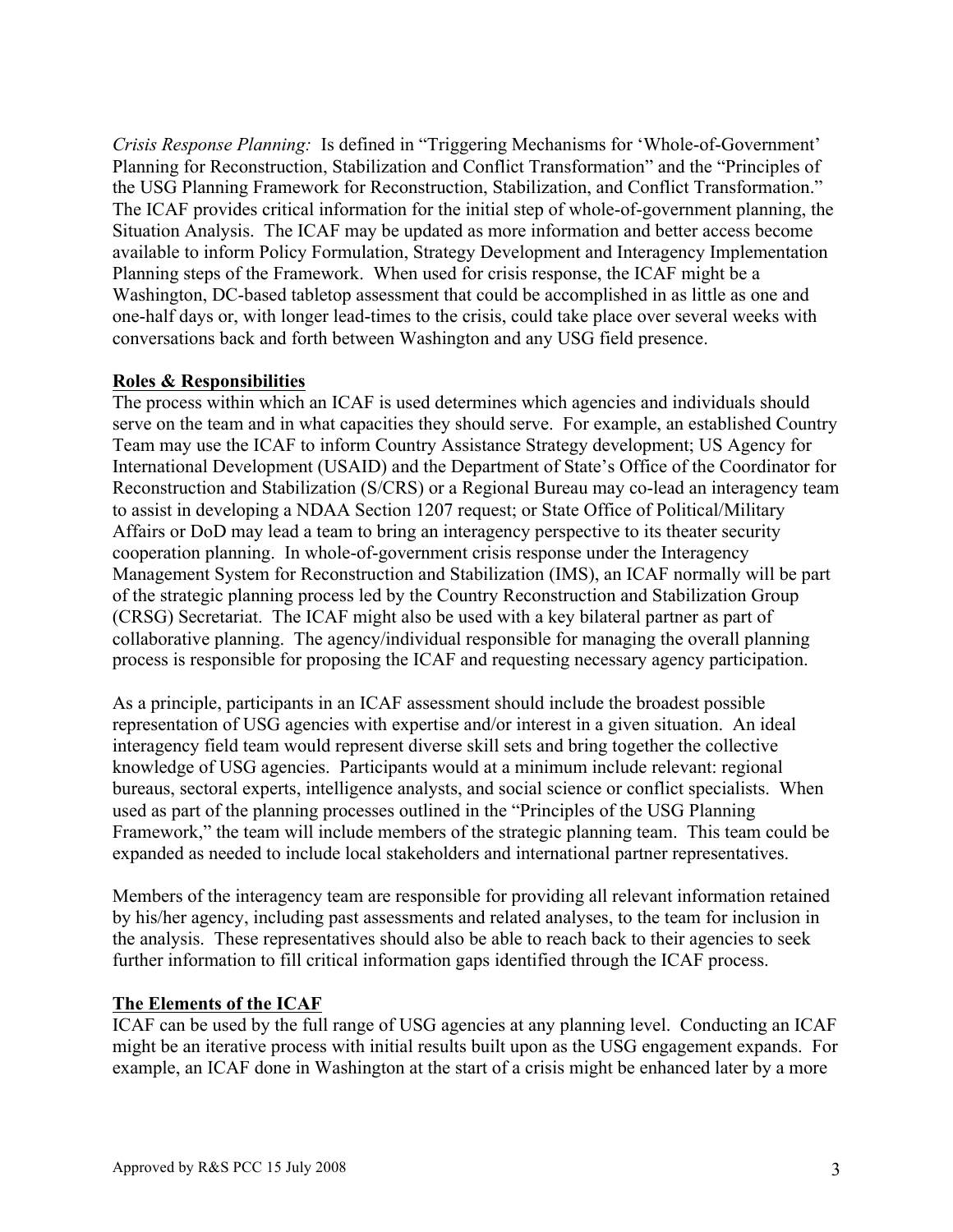in-depth examination in-country. The level of detail into which the ICAF goes will depend upon the conflict and type of USG engagement.

The two major components of the ICAF are the Conflict Diagnosis and the Segue into Planning.

# **Task 1: Conflict Diagnosis**

The following graphic depicts the conceptual framework for diagnosing a conflict.



From this process, the interagency team will deliver a product that describes the: 1) Context; 2) Core Grievances and Social / Institutional Resilience; 3) Drivers / Mitigators of Conflict; and 4) Opportunities for Increasing / Decreasing Conflict.

# *1. Context*

The team should evaluate and outline key contextual issues of the conflict environment. Context does not cause conflict but describes often long-standing conditions resistant to change. Context may create pre-conditions for conflict by reinforcing fault lines between communities or contribute to pressures making violence appear as a more attractive means for advancing one's interests. Context can shape perceptions of identity groups and be used by key actors to manipulate and mobilize constituencies. Context includes, for example: environmental conditions, poverty, recent history of conflict, youth bulge, or conflict-ridden region.

#### *2. Core Grievances and Sources of Social/Institutional Resilience*

The team should understand, agree upon, and communicate the concepts of Core Grievance and Sources of Social/Institutional Resilience as defined here and describe them within the specific situation being assessed.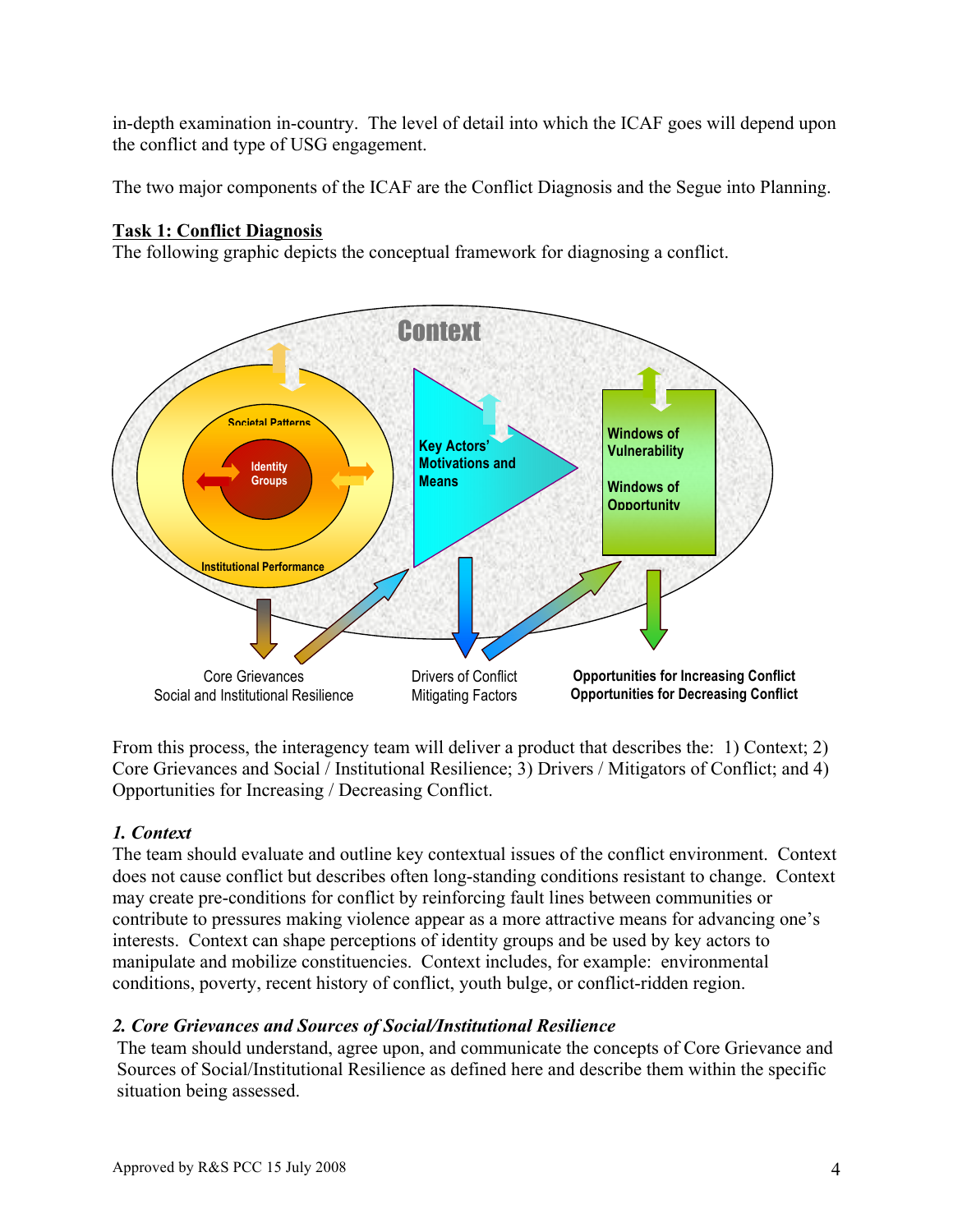*Core Grievance*: The perception, by various groups in a society, that their needs for physical security, livelihood, interests or values are threatened by one or more other groups and/or social institutions.

*Sources of Social/Institutional Resilience*: The perception, by various groups in a society, that social relationships, structures or processes are in place and able to provide dispute resolution and meet basic needs through non-violent means.

# *3. Drivers of Conflict and Mitigating Factors*

The team should understand and outline Drivers of Conflict and Mitigating factors as defined here and enumerate those identified within the specific situation being assessed.

*Drivers of Conflict*: The dynamic situation resulting from Key Actors' mobilization of social groups around Core Grievances. *Core Grievances* can be understood as the potential energy of conflict; Key Actors translate that potential energy into *Drivers of Conflict* which are the active energy moving conflict.

*Mitigating Factors*: The dynamic situation resulting from Key Actors' mobilization of social groups around Sources of Social/Institutional Resilience. Mitigating Factors can be understood as the kinetic energy produced when key actors mobilize the potential energy of Social and Institutional Resilience.

#### *4. Windows of Vulnerability and Windows of Opportunity*

The team should specify Opportunities for Increasing and Decreasing Conflict as defined here and describe those expected in the near-term and where possible, in the longer-term.

*Windows of Vulnerability* are moments when events threaten to rapidly and fundamentally change the balance of political or economic power. Elections, devolution of power and legislative changes are examples of possible windows of vulnerability. Key Actors may seize on these moments to magnify the *Drivers of Conflict*.

*Windows of Opportunity* are moments when over-arching identities become more important than sub-group identities, for example, when natural disaster impacts multiple groups and requires a unified response. These occasions may present openings for USG efforts to provide additional support for a conflict's *Mitigating Factors*.

#### **Task 1 Steps**

In order to determine the preceding elements of the conflict dynamic, the Interagency Conflict Assessment Team (ICAT) should follow a series of analytical steps.

#### *Step 1: Establish Context*

All ICAF steps begin with acknowledging the context within which the conflict arises. This is depicted in the graphic by placing each analytical task within a larger circle labeled "Context". The arrows going in and out of the concentric circles, the rectangle and the triangle remind the analyst that context affects and is affected by each of the other components.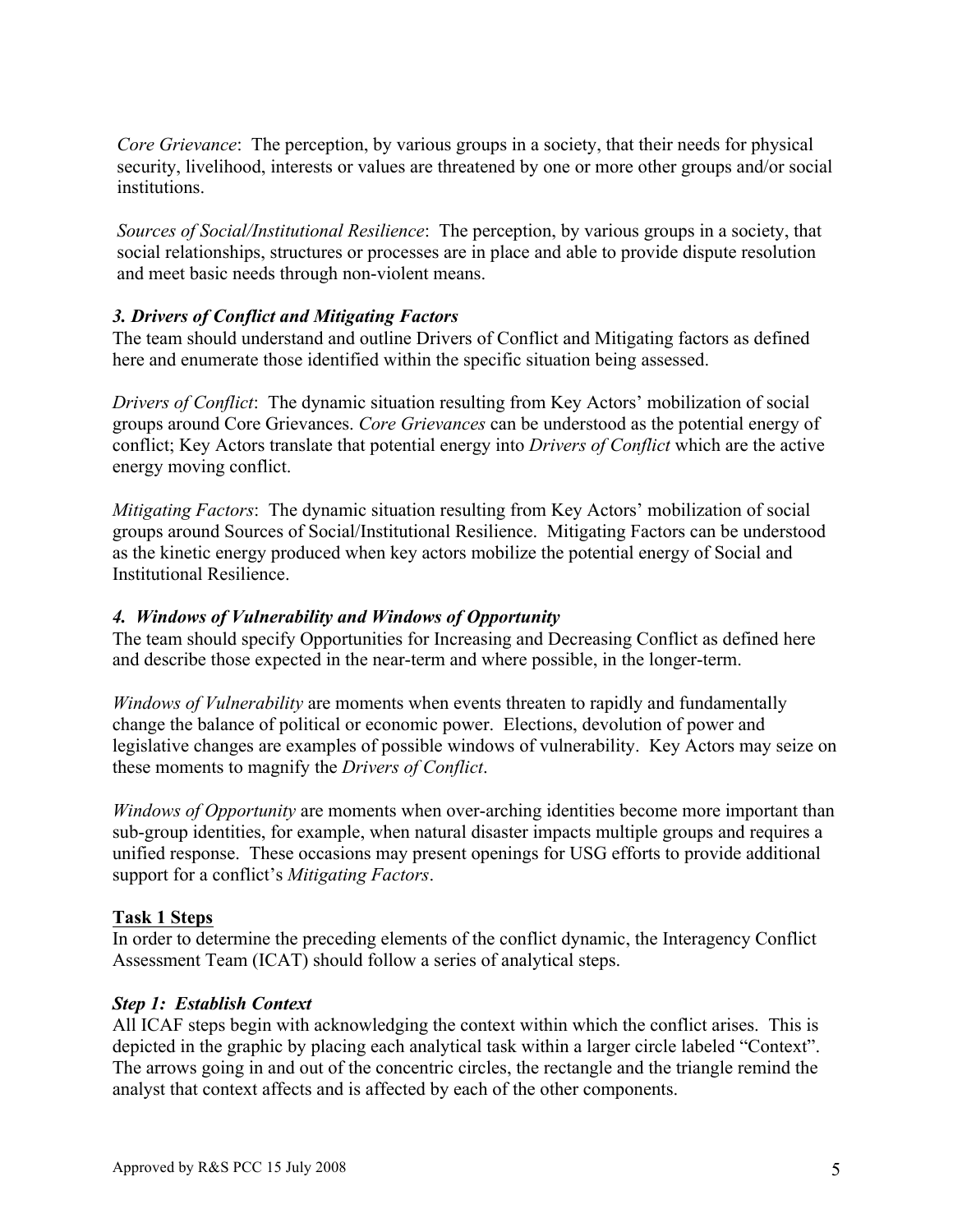# *Step 2: Understand Core Grievances and Sources of Social and Institutional Resilience*

Interacting with Context in Step 1 are the concentric circles labeled "Identity Groups," "Societal Patterns" and "Institutional Performance." In Step 2, the ICAT:

- a) Describes Identity Groups who believe others threaten their identity, security or livelihood.
	- **Identity Groups** are groups of people that identify with each other, often on the basis of characteristics used by outsiders to describe them (*e.g.*, ethnicity, race, nationality, religion, political affiliation, age, gender, economic activity or socio-economic status); identity groups are inclined to conflict when they perceive that other groups' interests, needs and aspirations compete with and jeopardize their identity, security or other fundamental interests.
- b) Articulates how Societal Patterns reinforce perceived deprivation, blame and inter-group cleavages and/or how they promote comity and peaceful resolution of inter-group disputes.
	- **Societal Patterns** associated with conflict reinforce group cleavages, for example: elitism, exclusion, corruption/rent-seeking, chronic state capacity deficits (*e.g.,* systematic economic stagnation, scarcity of necessary resources, ungoverned space), and unmet expectations (*e.g.*, lack of a peace dividend, land tenure issues, disillusionment and alienation). Impacts of societal patterns often include negative economic consequences for disadvantaged groups.
- c) Explains how poor or good Institutional Performance aggravates or contributes to the resolution of conflict.
	- **Institutional Performance** considers formal (*e.g.,* governments, legal systems, religious organizations, public schools, security forces, banks and economic institutions) and informal (*e.g.,* traditional mechanisms for resolving disputes, family, clan/tribe, armed groups and patrimonialism) social structures to see whether they are performing poorly or well and whether they contribute to conflict and instability or manage or mitigate it. In assessing institutional performance it is important to distinguish between outcomes and perceptions. Institutional outcomes are results that can be measured objectively; perceptions are the evaluative judgments of those outcomes. Understanding how outcomes are perceived by various groups within a society, especially in terms of their perceived effectiveness and legitimacy, is an important component of conflict diagnosis.

# The ICAT completes Step 2 by listing **Core Grievances and Sources of Social and Institutional Resilience**.

# *Step 3: Identify Drivers of Conflict and Mitigating Factors*

In Step 3 of the analysis, the Interagency Team identifies Key Actors that are central to producing, perpetuating or profoundly changing the Societal Patterns or Institutional Performance identified in Step 2. The ICAT should identify whether Key Actors are motivated to mobilize constituencies toward inflaming or mitigating violent conflict and what means are at their disposal. To perform the analysis in Step 3, the ICAT:

a) Identifies Key Actors: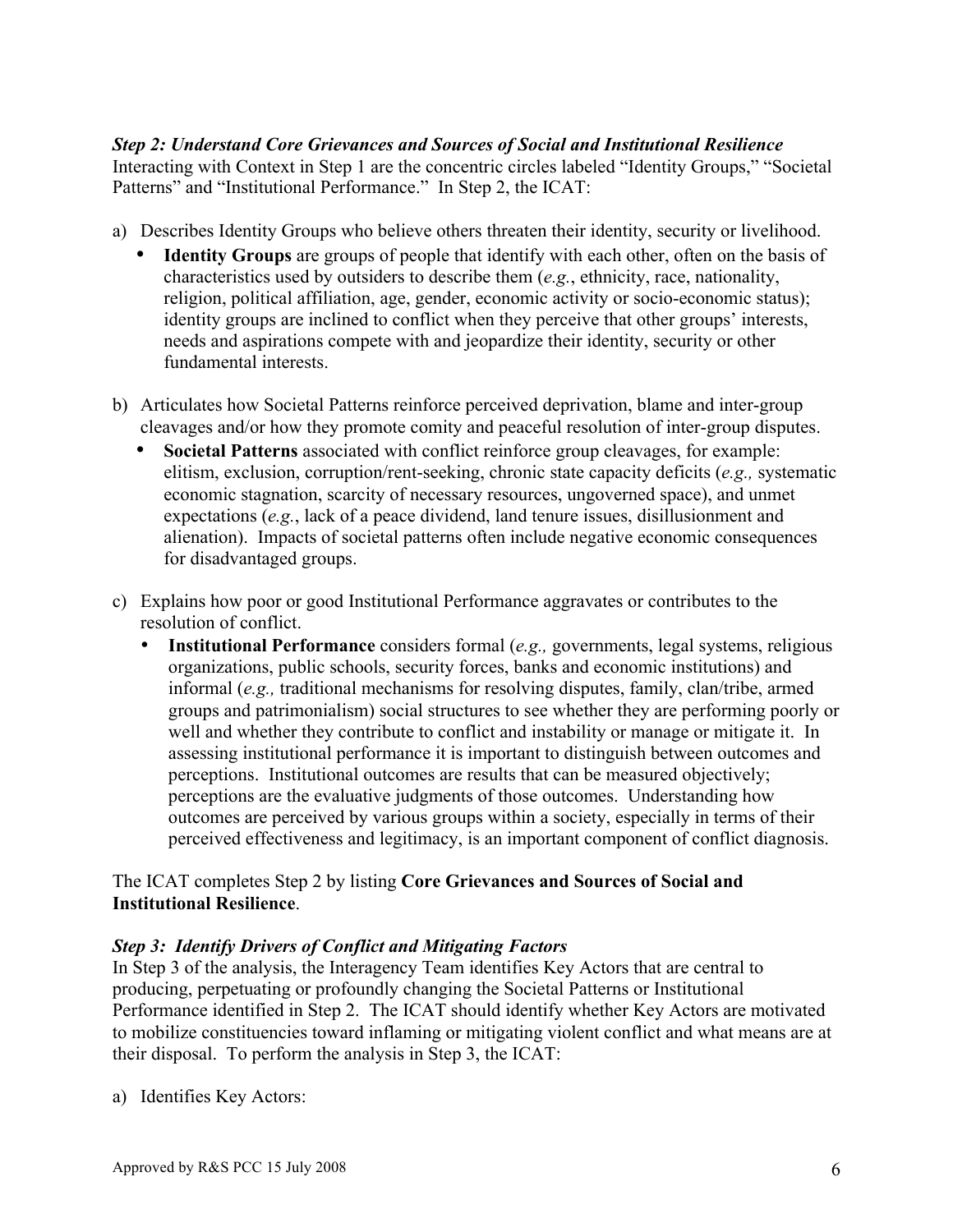- WHO: People, organizations or groups who, because of their leadership abilities and/or power (*e.g.,* political position, moral authority, charisma, money, weapons)
	- o Have an impact on Societal Patterns/ Institutional Performance
	- o Are able to shape perceptions and actions and mobilize people around Core Grievances or Social and Institutional Resilience
	- o Are able to provide the means (money, weapons, information) to support other key actors who are mobilizing people around Core Grievances or Social and Institutional Resilience
- WHERE: Look for Key Actors in:
	- o Leadership positions in governing, social or professional organizations or networks (either within or external to a state or territory), including private business, religious organizations, government positions (including, police forces, judicial system, and military), informal and illicit power structures, media, and academic institutions
- WHAT & HOW: Understand Key Actors' Motivations and Means by describing
	- o What motivates Key Actors to exert influence on each of the Political, Economic, Social and Security systems in a country or area.
	- o How they exert influence (e.g. leadership capacity, moral authority, personal charisma, money, access to resources or weapons, networks or connections).

Determines Key Actors':

- Objectives that promote violence or promote peaceful alternatives;
- Means and resources available to actors to accomplish those objectives, including:
	- o Capacity for violence/intimidation
	- o Financial resources (including taxes, "protection" fees, support from external actors or parties, etc.)
	- o Valuable primary commodities (labor, information, forest products, minerals, high value crops, etc.)
	- o Control of media outlets
	- o Mass support

Using the information generated on Key Actors, the ICAT draft brief narrative statements describing "why" and "how" **Key Actors** mobilize constituencies around **Core Grievances** and, separately, around **sources of Social and Institutional Resilience**. Each statement relating to Core Grievances becomes an entry in the list of Drivers of Conflict and each relating to sources of Social and Institutional Resilience becomes an entry in the list of Mitigating Factors.

The ICAT completes Step 3 of the analysis by listing the **Drivers of Conflict** and, separately, the **Mitigating Factors** by the strength of their impact on the conflict.

# *Step 4: Describe Windows of Vulnerability and Windows of Opportunity*

"Windows" are moments in time when events or occasions – contrasted with descriptions of Context – provoke negative or positive changes in the *status quo.* In Step 4 the ICAT:

- a) Identifies potential situations that could contribute to an increase in violent conflict.
	- **Windows of Vulnerability** are potential situations that could trigger escalation of conflict (*e.g.,* by contributing to confirmation of the perceptions underlying Core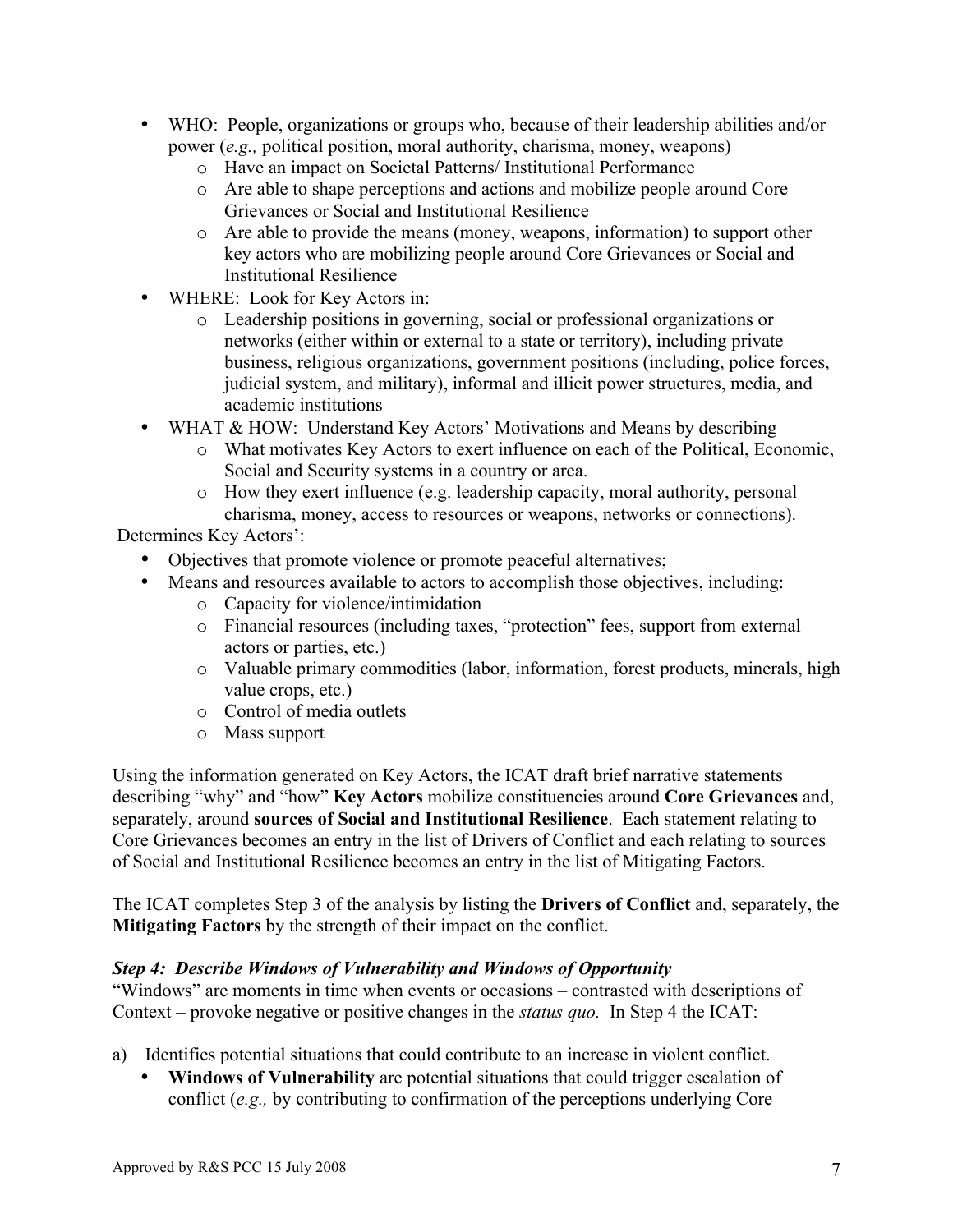Grievances), and often result from large-scale responses to: an increase of uncertainty during elections or following an assassination; an exclusion of parties from important events such as negotiations or elections; or attempts to marginalize disgruntled followers.

- b) Identifies potential situations that might offer opportunities for mitigating violent conflict and promoting stability.
	- **Windows of Opportunity** describe the potential situations that could enable significant progress toward stable peace (*e.g.,* through conditions where Core Grievances can be reconciled and sources of Social and Institutional Resilience can be bolstered) such as those where overarching identities become important to disputing groups, where natural disasters impact multiple identity groups and externalities require a unified response or a key leader driving the conflict is killed.

The ICAT completes Step 4 by considering **Windows of Vulnerability** and **Windows of Opportunity** and prioritizing **Drivers and Mitigating Factors** identified in **Step 3**. The ICAT uses the list of prioritized Drivers and Mitigating Factors as the basis for its findings whether those findings are, for example: priorities for the whole-of-government Assistance Working Group setting parameters for a State Department Office of Foreign Assistance Country Assistance Strategy; recommendations to a Country Team preparing an application for NDAA Section 1207 funding; or recommendations to a whole-of-government CRP or Contingency planning team.

# **Task 2: Segue into Planning**

When an ICAF is undertaken to support Crisis Response Planning or Contingency Planning, the findings of the conflict diagnosis feed into situation analysis and policy formulation steps of the planning process in the "Principles of the USG Planning Framework for Reconstruction, Stabilization and Conflict Transformation."

When an ICAF is undertaken to support interagency steady-state engagement or conflict prevention planning, after completing the Diagnosis, the ICAT begins Pre-planning activities. During the segue into these types of planning, the ICAT maps existing diplomatic and programmatic activities against the prioritized lists of Drivers of Conflict and Mitigating Factors to identify gaps in current efforts as they relate to conflict dynamics, it is not intended as an evaluation of the overall impact or value of any program or initiative. The ICAT uses these findings as a basis for making recommendations to planners on potential entry points for USG activities.

# **Task 2 Steps for Steady-State Engagement and Conflict Prevention Planning**

- Specify current USG activities (listing USG agencies present in the country and the nature and scope of their efforts)
	- o Identify the impact of these efforts on Drivers of Conflict and Mitigating Factors
	- o Identify efforts that target similar outcomes and coordination mechanisms in place
- Specify current efforts of non-USG actors, including bilateral agencies, multi-lateral agencies, NGOs, the private sector and local entities